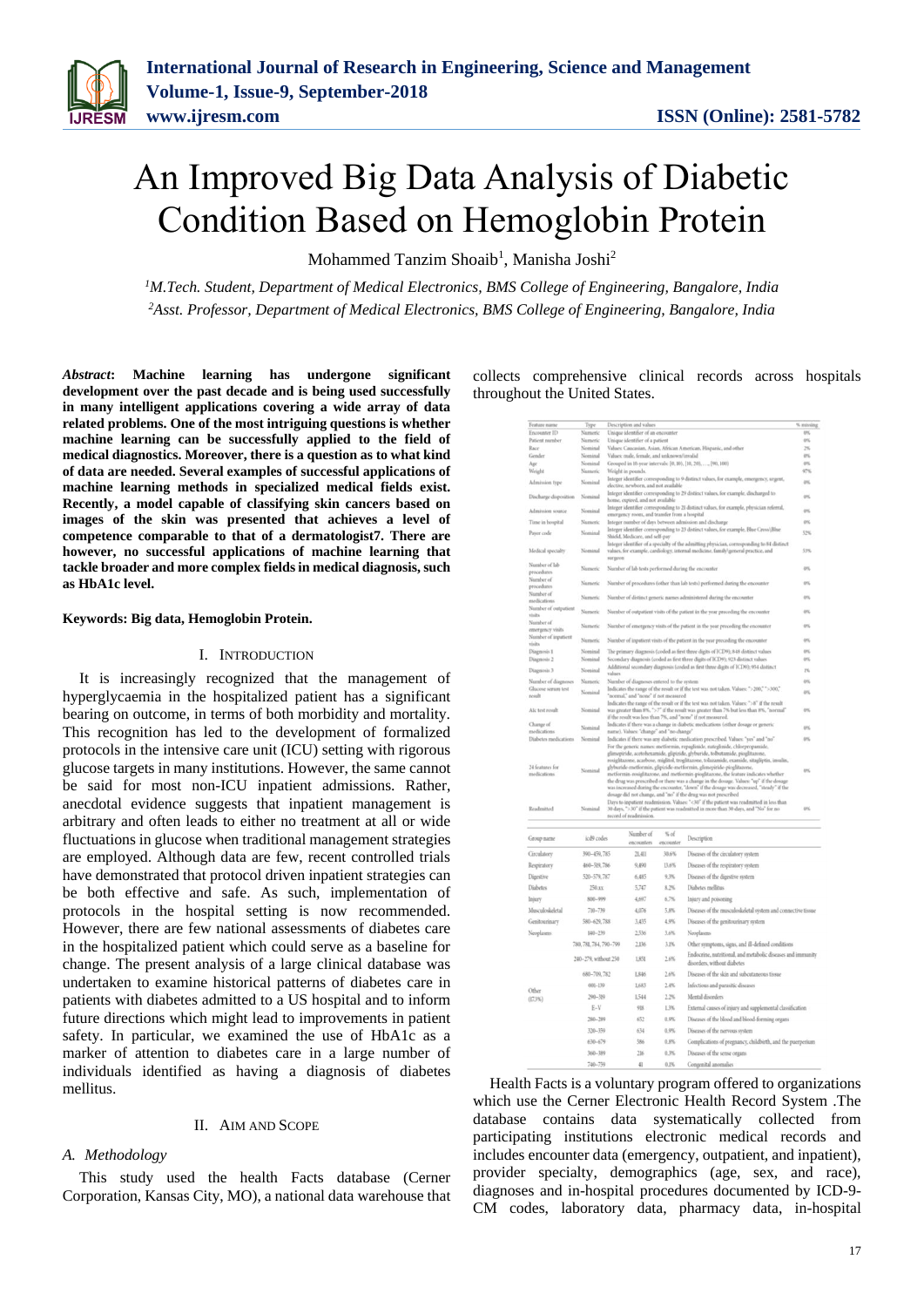

mortality, and hospital characteristics. All data were identified in compliance with the Health Insurance Portability and Accountability Act of 1996 before being provided to the investigators. Continuity of patient encounters within the same health system (HER system) is preserved.

#### *B. Algorithm process*



Fig. 1. Algorithmic process

- Data acquisition
- Data filtering
- Data pre-processing
- Data modelling
- **Evaluation**



Fig. 2. Algorithm flowchart

#### III. RESULTS AND DISCUSSION

In this study, we showed that a machine learning approach, using a random forest algorithm trained on large amounts of multianalyte sets of HbA1c level laboratory blood test results, is able to interpret the results and predict diseases with an accuracy on par with experienced diabetic specialists, while outperforming internal medicine specialists by a margin of more than two.

#### *A. Random forest*

| Actual | Predicted |       |       |       |  |  |  |
|--------|-----------|-------|-------|-------|--|--|--|
|        | None      | >8    | >7    | Norm  |  |  |  |
| None   | 92%       | 67 %  | 74%   | 79%   |  |  |  |
| >8     | 3.96      | 21%   | 10%   | 6%    |  |  |  |
| >7     | 2%        | 6%    | 8%    | 5 %   |  |  |  |
| Norm   | 3 %       | 5 %   | 8 %   | 10 %  |  |  |  |
|        | 100 %     | 100 % | 100 % | 100 % |  |  |  |

Fig. 3. Confusion matrix

HbA1C levels consists of none, norm,  $>7$ ,  $>8$ Random forests: None



Fig. 4. Random forests: None



Fig. 5. Normal







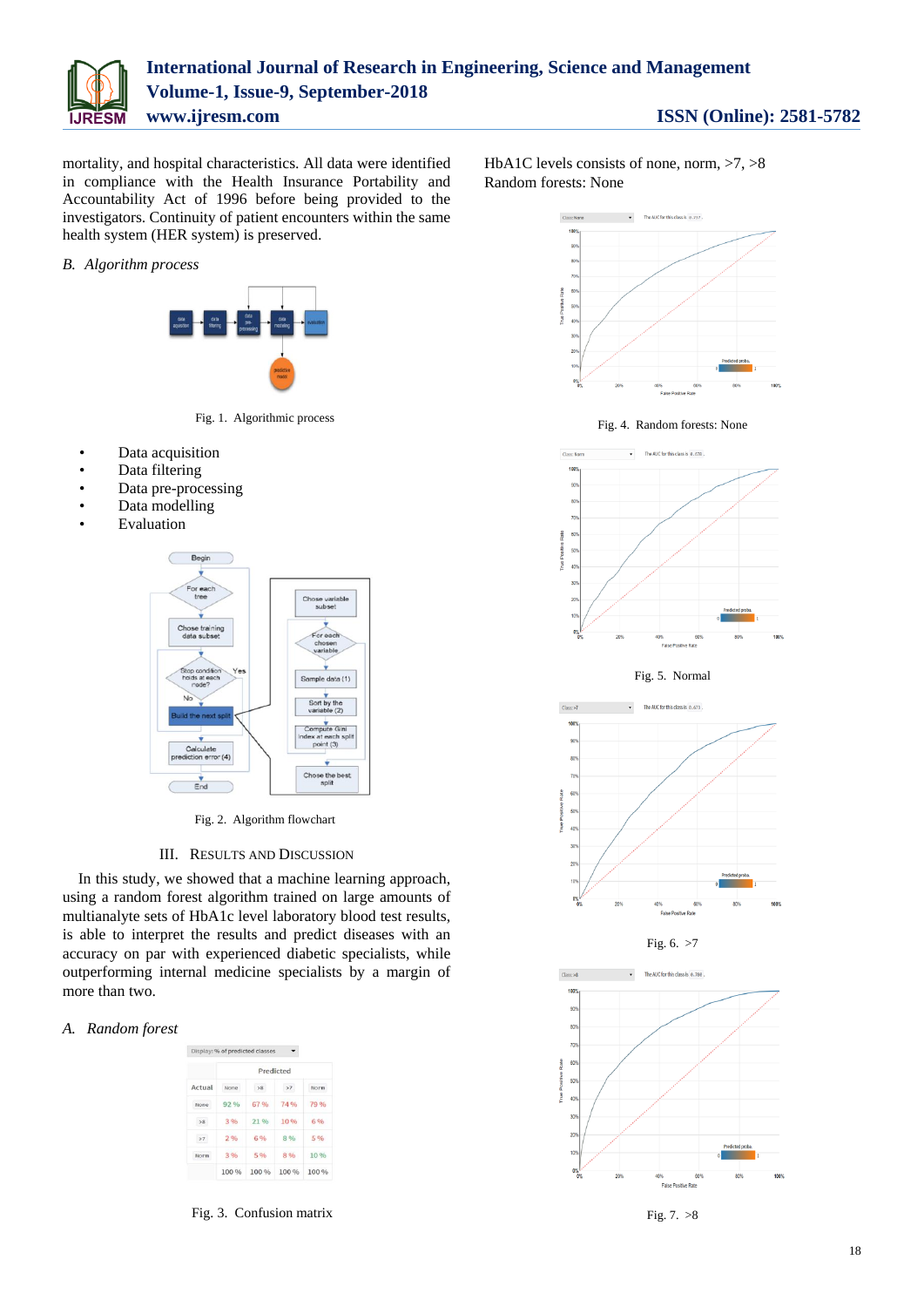

# **International Journal of Research in Engineering, Science and Management Volume-1, Issue-9, September-2018 www.ijresm.com ISSN (Online): 2581-5782**

### *B. Logistic regression*

|        | Display: % of predicted classes |      |                          |       |  |  |  |  |  |
|--------|---------------------------------|------|--------------------------|-------|--|--|--|--|--|
|        | Predicted                       |      |                          |       |  |  |  |  |  |
| Actual | None                            | >8   | >7                       | Norm  |  |  |  |  |  |
| None   | 84 %                            | 37 % | $\overline{\phantom{a}}$ | 50 %  |  |  |  |  |  |
| >8     | 7%                              | 52 % | ٠                        | 17%   |  |  |  |  |  |
| >7     | 4%                              | 5%   |                          | 17%   |  |  |  |  |  |
| Norm   | 5%                              | 6 %  | $\sim$                   | 17%   |  |  |  |  |  |
|        | 100 %                           | 100% | 100 %                    | 100 % |  |  |  |  |  |

Fig. 8. Confusion matrix



Fig. 9. Random forests: None







Fig. 11. >7









Fig. 12. Predictive analysis of A1C vs. HbA1C levels

#### IV. CONCLUSION

Machine learning models can recognize Hb1AC levels laboratory patterns that are beyond current medical knowledge, resulting in higher diagnostic accuracy compared to traditional quantitative interpretations based on reference ranges. These changes can be large, and physicians can observe them by checking for A1C level parameter values outside of normal ranges. Predictive models show great promise in medical laboratory diagnoses and could not only be of considerable value to both physicians and patients but also have widespread beneficial impacts on healthcare costs.

This study evaluated HbA1c by the of column chromatography with exchange resins in which patients with hemoglobin heterozygotes variants did not present a difference significant difference in relation to the control group.

#### **REFERENCES**

- [1] Jordan, M. I. & Mitchell, T. M. "Machine learning: trends, perspectives, and prospects". Science 349, 255–260, https://doi.Org/10.1126/ science.Aaa8415 (2015).
- [2] Van Ginneken, b. Fifty years of computer analysis in chest imaging: rulebased, machine learning, deep learning. "Radiological physics and technology" 10, 23–32, https://doi.Org/10.1007/s12194-017-0394-5 (2017).
- [3] K. Rajesh, V. Sangeetha, "Application of Data Mining Methods and Techniques for Diabetes Diagnosis" in International Journal of Engineering and Innovative Technology (IJEIT) Vol 2(3), 2012.
- [4] Sadhana, Savitha Shetty, "Analysis of Diabetic Data Set Using Hive and R", International Journal of Emerging Technology and Advanced Engineering, vol 4(7), 2014.
- [5] K. Rajesh, V. Sangeetha, "Application of Data Mining Methods and Techniques for Diabetes Diagnosis" in International Journal of Engineering and Innovative Technology (IJEIT) Vol 2(3), 2012.

## 19